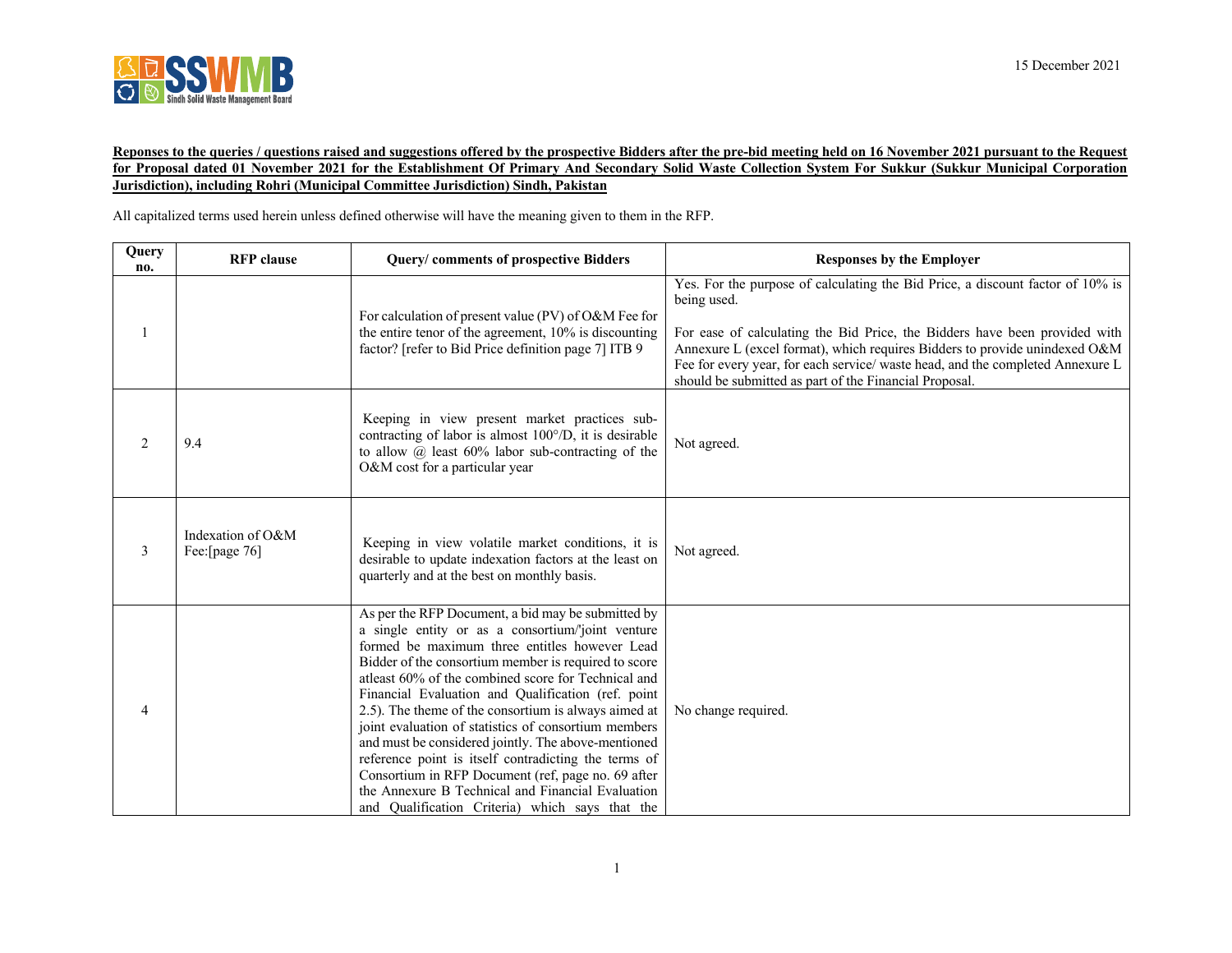

|   |               | consortium must collectively meet not less than 70%<br>of all qualifying criteria.                                                                                                                                                                                                                                                                                                                                                                                        |                |                                                                                                                                                                                                                                                                                                                                                                                                                                                                                                                   |                                                                                               |                |               |                                                                                                                                                                                 |
|---|---------------|---------------------------------------------------------------------------------------------------------------------------------------------------------------------------------------------------------------------------------------------------------------------------------------------------------------------------------------------------------------------------------------------------------------------------------------------------------------------------|----------------|-------------------------------------------------------------------------------------------------------------------------------------------------------------------------------------------------------------------------------------------------------------------------------------------------------------------------------------------------------------------------------------------------------------------------------------------------------------------------------------------------------------------|-----------------------------------------------------------------------------------------------|----------------|---------------|---------------------------------------------------------------------------------------------------------------------------------------------------------------------------------|
|   |               |                                                                                                                                                                                                                                                                                                                                                                                                                                                                           |                | Technical and Financial Evaluation and Qualification Criteria point number 2.2<br>and 2.4 have been changed as follows:                                                                                                                                                                                                                                                                                                                                                                                           |                                                                                               |                |               |                                                                                                                                                                                 |
|   |               |                                                                                                                                                                                                                                                                                                                                                                                                                                                                           | $\overline{2}$ | <b>Experience</b>                                                                                                                                                                                                                                                                                                                                                                                                                                                                                                 | Criteria                                                                                      | Grading        | Max<br>points | <b>Evidence</b>                                                                                                                                                                 |
| 5 | Annexure B    | With reference to Annexure B In RFP Document.<br>Technical and Financial Evaluation and Qualification<br>Criteria says that the experience with respect to<br>quantum of waste collection should be 600 tons per<br>day [point no. 2.2 and 2.3) whereas point no. 2.4<br>contradicts the above mentioned marking criteria as<br>the experience with respect to quantum of from end<br>waste collection and transportation at landfill site<br>should be 650 tons per day. | 2.2            | Number<br>of<br>similar<br>assignments completed/in-<br>progress by the Bidder in the<br>last 10 years in cities/<br>districts/provinces/any other<br>locality with justifiable and<br>provable demarcation and<br>population, with population<br>of of $> 01$ million or waste<br>quantum of $> 500$ tons per<br>day.<br>For in-progress assignments,<br>the term completed, out of the<br>overall term/ duration of the<br>assignment, should be at-<br>least 1.5 years for evaluation<br>and scoring purposes. | For every<br>city                                                                             | $\overline{c}$ | 10            | $\blacktriangleright$ Letter of award<br>$\blacktriangleright$ Reference<br>letter from<br>procurement<br>agency<br>$\blacktriangleright$ Waste<br>quantum for<br>each contract |
|   |               |                                                                                                                                                                                                                                                                                                                                                                                                                                                                           | 2.4            | Average waste collected<br>from front end collection and<br>transported at land fill sites in<br>last five years i.e. complete<br>supply<br>chain<br>waste<br>management<br>excluding                                                                                                                                                                                                                                                                                                                             | For each<br>additional<br>ton (more<br>than $400$ ).<br>0.0167<br>mark<br>would be<br>awarded | 10             | 10            | $\blacktriangleright$ Letter of<br>award<br>$\blacktriangleright$ Reference<br>letter from<br>procurement                                                                       |
|   |               |                                                                                                                                                                                                                                                                                                                                                                                                                                                                           |                | management of land fill sites<br>along with MRF operations                                                                                                                                                                                                                                                                                                                                                                                                                                                        | 400<br>$\mathrel{<=}$<br>tons                                                                 | $\Omega$       |               | agency<br>$\blacktriangleright$ Contract                                                                                                                                        |
|   |               |                                                                                                                                                                                                                                                                                                                                                                                                                                                                           |                | For other changes, please refer to the Addendum issued w.r.t this RFP.                                                                                                                                                                                                                                                                                                                                                                                                                                            |                                                                                               |                |               |                                                                                                                                                                                 |
| 6 | <b>ITB 49</b> | The Performance security should be 5% Instead of<br>10% keeping in view of the huge initial and monthly<br>investment (ref. ITB 49. Bidding Data sheet point no.<br>19).                                                                                                                                                                                                                                                                                                  | Not agreed.    |                                                                                                                                                                                                                                                                                                                                                                                                                                                                                                                   |                                                                                               |                |               |                                                                                                                                                                                 |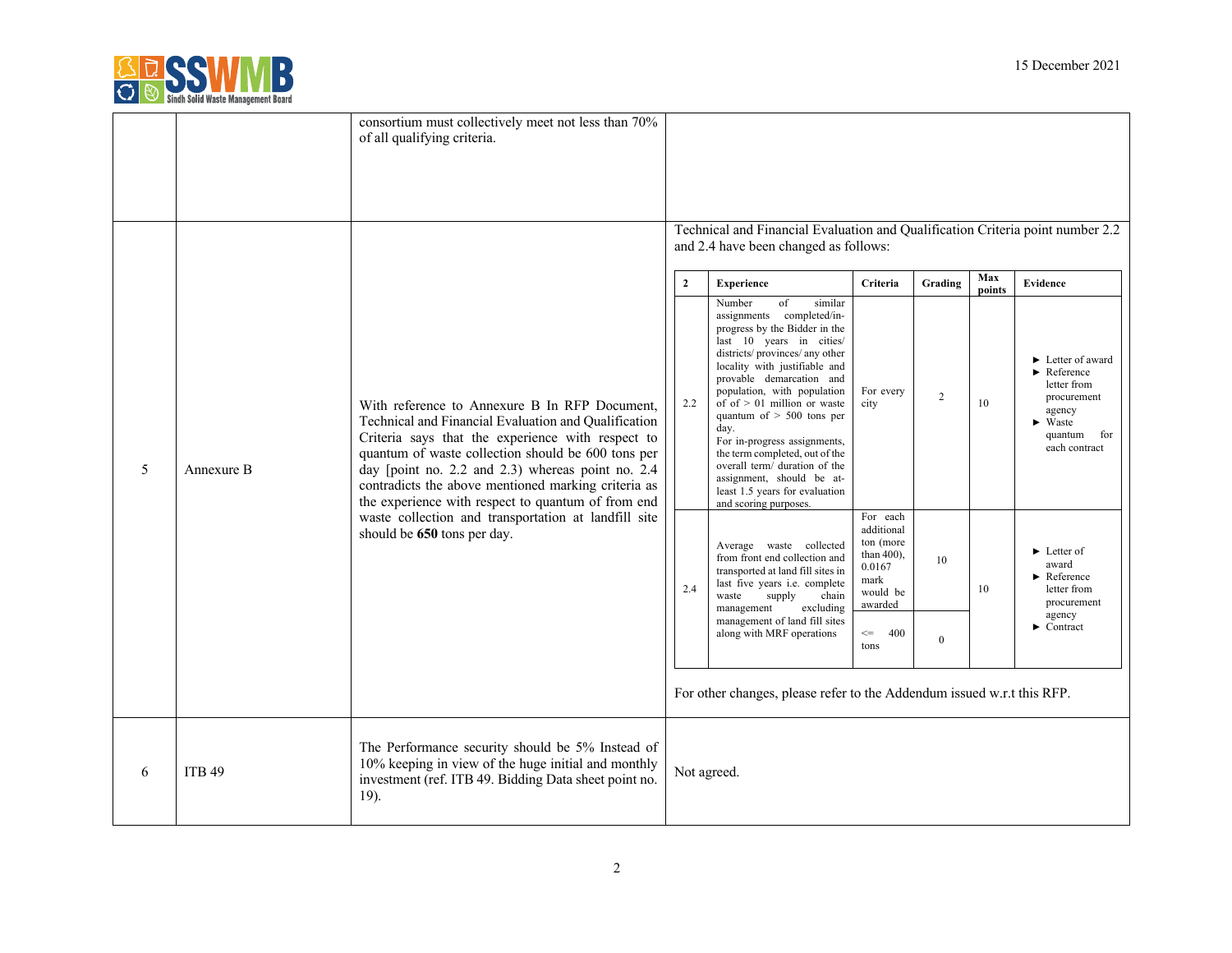

|        |            |                                                                                                                                                                                                                                                                                                                                                                                                                                                                                                                                                                |                                                                                                                                                                                                                                                                                                                                                                                                                                                                                                                                                                                                                                                                                                                                                                                                                                                                                                                                                                                                                                                                                                                                                                                                                                                                                                                                     | Technical and Financial Evaluation and Qualification Criteria point number 1.3<br>has been changed as follows:                                                                                                                                  |                                                                                                |                  |               |                                                                                                                                                          |
|--------|------------|----------------------------------------------------------------------------------------------------------------------------------------------------------------------------------------------------------------------------------------------------------------------------------------------------------------------------------------------------------------------------------------------------------------------------------------------------------------------------------------------------------------------------------------------------------------|-------------------------------------------------------------------------------------------------------------------------------------------------------------------------------------------------------------------------------------------------------------------------------------------------------------------------------------------------------------------------------------------------------------------------------------------------------------------------------------------------------------------------------------------------------------------------------------------------------------------------------------------------------------------------------------------------------------------------------------------------------------------------------------------------------------------------------------------------------------------------------------------------------------------------------------------------------------------------------------------------------------------------------------------------------------------------------------------------------------------------------------------------------------------------------------------------------------------------------------------------------------------------------------------------------------------------------------|-------------------------------------------------------------------------------------------------------------------------------------------------------------------------------------------------------------------------------------------------|------------------------------------------------------------------------------------------------|------------------|---------------|----------------------------------------------------------------------------------------------------------------------------------------------------------|
|        |            |                                                                                                                                                                                                                                                                                                                                                                                                                                                                                                                                                                |                                                                                                                                                                                                                                                                                                                                                                                                                                                                                                                                                                                                                                                                                                                                                                                                                                                                                                                                                                                                                                                                                                                                                                                                                                                                                                                                     | <b>Experience</b>                                                                                                                                                                                                                               | Criteria                                                                                       | Grading          | Max<br>points | Evidence                                                                                                                                                 |
| $\tau$ |            | Equipment Capability Referring to the criteria for the<br>equipment capability (Annexure-B Technical and<br>Financial Evaluation and Qualification Criteria] that<br>the bidders with fleet less than 150 for solid waste<br>management will be awarded 0 marks.                                                                                                                                                                                                                                                                                               | 1.3                                                                                                                                                                                                                                                                                                                                                                                                                                                                                                                                                                                                                                                                                                                                                                                                                                                                                                                                                                                                                                                                                                                                                                                                                                                                                                                                 | <b>Equipment capabilities</b><br>Should own or have<br>managed Compactors, Arm<br>Roll Trucks, Loaders,<br>Excavators, Mini-tippers and<br>Flatbed trucks for at least 5<br>years, as part of municipal<br>solid waste management<br>operations | For each<br>additional<br>equipment<br>(more<br>than 100),<br>0.1 mark<br>would be<br>awarded, | 15               | 15            | $\blacktriangleright$ Copy<br>of<br>vehicle<br>registration<br>certificate for<br>each vehicle.<br>$\blacktriangleright$ In other cases;<br>agreement of |
|        |            |                                                                                                                                                                                                                                                                                                                                                                                                                                                                                                                                                                |                                                                                                                                                                                                                                                                                                                                                                                                                                                                                                                                                                                                                                                                                                                                                                                                                                                                                                                                                                                                                                                                                                                                                                                                                                                                                                                                     |                                                                                                                                                                                                                                                 | $\leq 100$                                                                                     | $\boldsymbol{0}$ |               | hire purchase<br>with the owner<br>"OR"<br>some<br>satisfactory &<br>verifiable<br>proof<br>of<br>ownership<br>management.                               |
| 8      | Annexure H | Reference to Annexure-H regarding Milestones,<br>timelines, KPls and Penalties/Liquidated/Damages<br>the criteria for imposition of penalties are<br>extraordinarily excessive and should be re-<br>considered. The penalties should start if performance<br>is below 80% rather 100%.                                                                                                                                                                                                                                                                         | Not agreed.                                                                                                                                                                                                                                                                                                                                                                                                                                                                                                                                                                                                                                                                                                                                                                                                                                                                                                                                                                                                                                                                                                                                                                                                                                                                                                                         |                                                                                                                                                                                                                                                 |                                                                                                |                  |               |                                                                                                                                                          |
| 9      |            | reference<br>With<br>to the clause<br>regarding<br>Municipal<br>Utilization/Transfer<br>Existing<br>of<br>Workforce, the transfer of permanent HR from the<br>hiring authority (Sukkur Municipal Corporation<br>Jurisdiction and Rohri Municipal Committee<br>Jurisdiction, SSWMB, Government of Sindh,<br>Pakistan) to the Contractor Should be pledged to be<br>provided to the contractor and all costs of this HR<br>along with penal authority should be kept with the<br>hiring authority and the contractor should charge the<br>supervisory cost only. | Not agreed.<br>The Bidders may take all available staff as provided in Annexure I as the<br>Company's staff for performing the Company's Obligations. However, for the<br>purpose of bidding and computing the O&M Fee, the Bidders are required to<br>assume staff cost if no staff were taken on by the Company from the Employer.<br>Such staff cost shall be populated by the Bidder in Annexure L i.e. the O&M Fee<br>for each waste head will be based on staff cost as if all staff were taken on by the<br>Company, at it own, from the market at market rates.<br>During the period of the Agreement, if the Company takes on any staff from the<br>Employer for performing the Company's Obligations, the O&M Fee of the<br>Company shall be adjusted based on the number and position of staff taken on<br>by the Company from the Employer. In any case, the O&M Fee will not exceed<br>the rate quoted in Annexure L.<br>For staff/workforce taken on by the Company from the Employer, the Company<br>shall pay detailment allowance for the duration of the Agreement.<br>The Company will pay 50% detailment allowance (this maybe changed upon<br>signing of the Agreement) on their running basic pay directly to the workforce<br>subject to satisfactory performance of their duty. This allowance shall not be |                                                                                                                                                                                                                                                 |                                                                                                |                  |               |                                                                                                                                                          |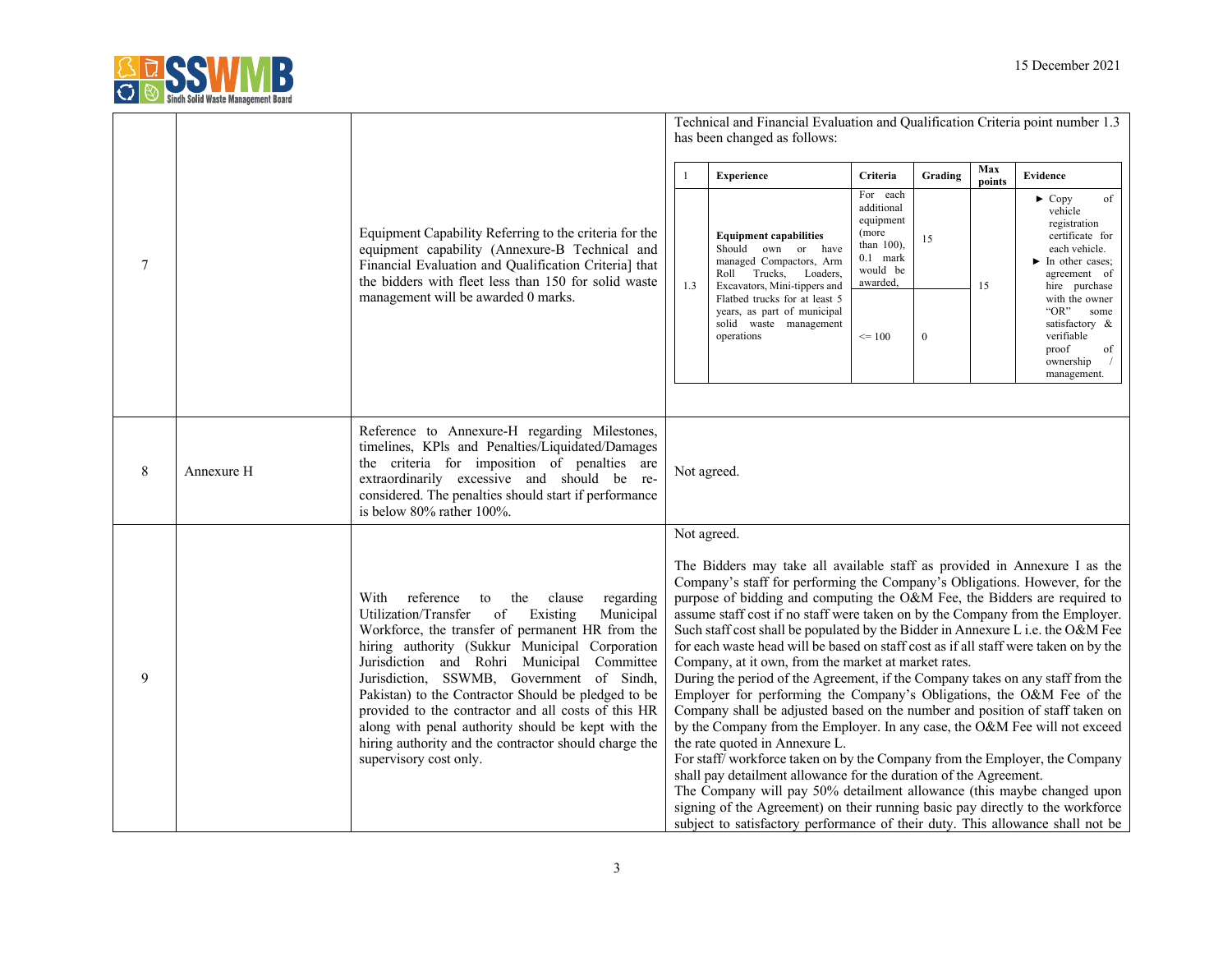

|    |                                                                                                                                                                                                  |                                                                                                                                                                                                                                                                                                                                                                                                                                                         | payable during leave beyond 15 days but shall be payable during casual leave,<br>medical leave or gazette holiday.<br>The detailment allowance must be paid to each individual through his or her bank<br>account only and not through open cheque, cross cheque or in the form of cash<br>amount. The details of such allowance so paid must be provided to the Employer<br>mentioning the name, father's/husband's name, employee number, amount of<br>allowance and his/her performance at the work.<br>The detailment allowance shall be calculated on the basis of Running Basic<br>Salary of the individual worker provided to the Company.<br>Casual Leave as admissible under the Sindh Local Council Leave Rules will be<br>granted to the individuals on the request in writing by any individual workforce.<br>Details of the same shall be provided to the Employer in writing. |
|----|--------------------------------------------------------------------------------------------------------------------------------------------------------------------------------------------------|---------------------------------------------------------------------------------------------------------------------------------------------------------------------------------------------------------------------------------------------------------------------------------------------------------------------------------------------------------------------------------------------------------------------------------------------------------|---------------------------------------------------------------------------------------------------------------------------------------------------------------------------------------------------------------------------------------------------------------------------------------------------------------------------------------------------------------------------------------------------------------------------------------------------------------------------------------------------------------------------------------------------------------------------------------------------------------------------------------------------------------------------------------------------------------------------------------------------------------------------------------------------------------------------------------------------------------------------------------------|
| 10 | 14.1 of ITB 14 bid Validity<br>"Prior to 10 days of expiry<br>of bid validity period, the<br>bidder shall submit another<br>bid security (pre-<br>performance) equivalent to<br>1% of bid-price" | If the financial proposal is not opened till completion<br>of validity period, the new bid security (pre-<br>performance security) of the same amount could<br>results in the leaking the rates quoted in the financial<br>proposal.<br>In case department could not be able to complete the<br>procurement process in bud validity period, the<br>already bid security which is valid for 120 days could<br>be extended as per the banking procedures. | If the Employer is not able to open the Financial Proposal within the original Bid<br>Validity Period and the Bid Security expires, and the Bid Validity Period is<br>extended by the Employer in accordance with the law, the Bidder can extend the<br>validity of its Bid Security for the purpose of the extended Bid Validity Period<br>by following the normal banking procedures. The Employer will endeavour to<br>open the Financial Proposal within the extended Bid Validity Period.                                                                                                                                                                                                                                                                                                                                                                                              |
| 11 | ITB 15.1 four (4) hard<br>copies of technical proposal<br>and two $(2)$ hard copies of<br>Financial Proposal,<br>printable softcopies (PDF),<br>editable Annexure I.                             | Kindly remove the editable soft copies.                                                                                                                                                                                                                                                                                                                                                                                                                 | Not agreed. Softcopies in PDF format and in excel for Annexure L are<br>required.                                                                                                                                                                                                                                                                                                                                                                                                                                                                                                                                                                                                                                                                                                                                                                                                           |
| 12 | ITB 3.2 sub clause VI<br>Applicable stamp duty to be<br>paid on the Agreement<br>calculated $\omega$ 35 paisas for<br>every hundred rupees or<br>part thereof of the Bid Price                   | Will the applicable stamp duty $@35$ paisas for every<br>hundred rupee of bid price will be calculated on<br>monthly<br>yearly<br>bid<br><sub>or</sub><br>amount.<br>It is requested to reduce this amount to minimum if<br>possible.                                                                                                                                                                                                                   | Stamp duty will be calculated $\omega$ 35 paisas for every hundred rupees or part<br>thereof of the Bid Price.                                                                                                                                                                                                                                                                                                                                                                                                                                                                                                                                                                                                                                                                                                                                                                              |
| 13 | Annexure B. Technical &<br><b>Financial Evaluation</b><br>Criterial Point 1.3<br>"Equipment Capabilities"                                                                                        | The minimum requirement for the availability of<br>machinery is 150 vehicles. However keeping in view<br>the scope of work in Sukkur, the maximum number<br>of machinery requirement will be 50. In this case it is<br>requested that the criteria may be amended to 40<br>vehicles instead of 150 vehicles.                                                                                                                                            | Please see response to query no. 7.                                                                                                                                                                                                                                                                                                                                                                                                                                                                                                                                                                                                                                                                                                                                                                                                                                                         |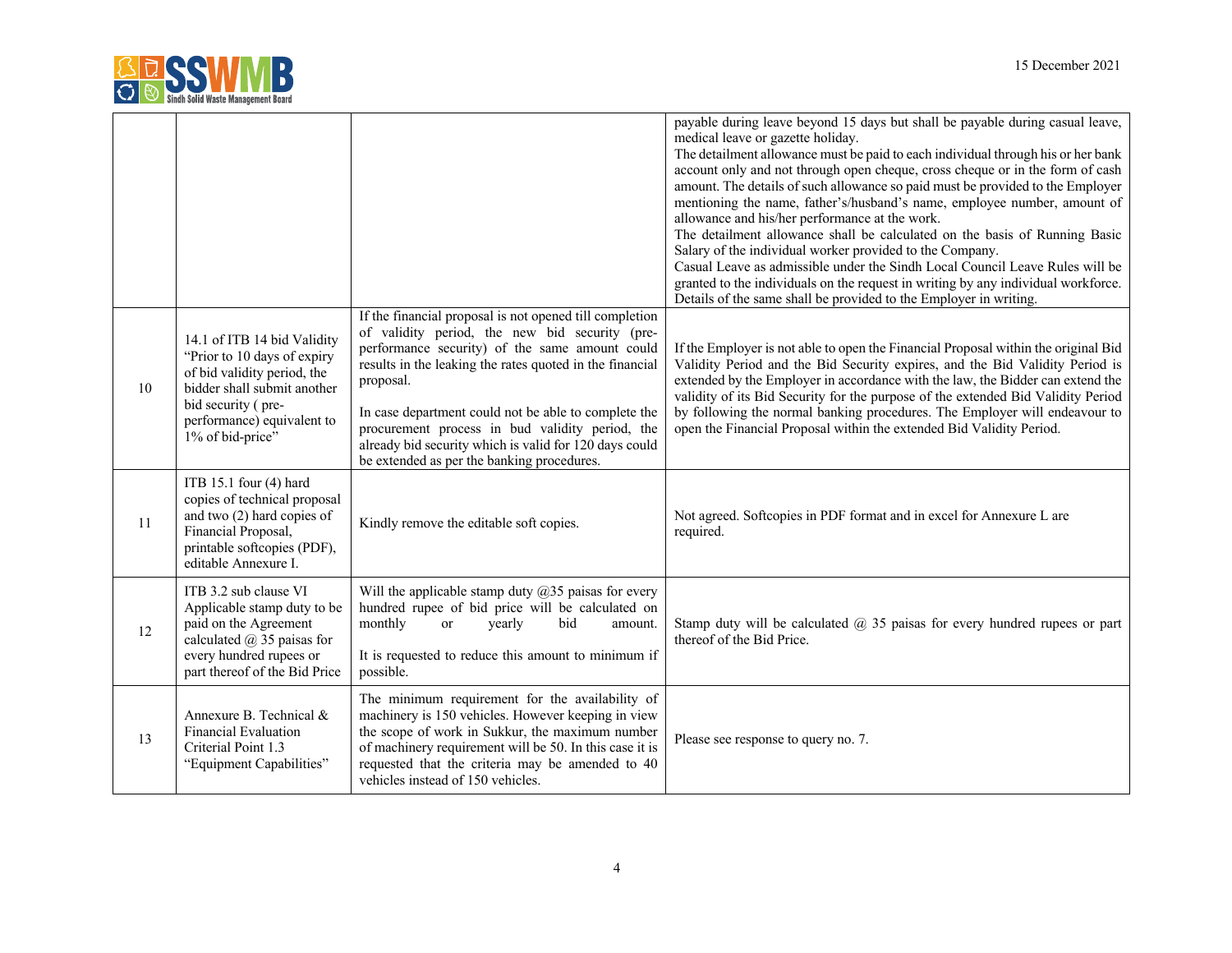

| 14 | Annexure B. Technical &<br><b>Financial Evaluation</b><br>Criterial Point 2.2.<br>Criteria states do number<br>of similar alignments<br>completed/in progress in<br>last 10 years will be marked<br>as 2 marks for every city<br>with I million population' or<br>quantum of 600 tons per<br>day | It is requested to change "for every city" to "for every<br>project" . as companies can have two or more project<br>of more than 600 tons in a same city; e.g. The Lahore<br>city has a population of more than 11 million and<br>generated more than 6000 tons per day. The amount<br>of waste generated in Sukkur is 410 tons/day<br>maximum. However, the department need experience<br>of projects/assignments of 600 tons/day. This could<br>restrict the companies to participate in the bidding<br>process. As per national and international practices of<br>qualification criteria 70%-80% of the similar<br>experience is required. Therefore, it is requested to<br>change the tonnage of similar project tonnage from<br>600<br>tons/day to<br>328<br>tons<br>per<br>dav.<br>Similarly, the population of Sukkur as mentioned in<br>the RFP document is 679,240 while the similar<br>experience requirement of 1 million population. This<br>shall also reduce to 80% of current population of<br>Sukkur. |                                | Please see response to query no. 5.                                                                                                                                                                                           |                                                                             |                |                     |                                                                                                                                                  |
|----|--------------------------------------------------------------------------------------------------------------------------------------------------------------------------------------------------------------------------------------------------------------------------------------------------|-----------------------------------------------------------------------------------------------------------------------------------------------------------------------------------------------------------------------------------------------------------------------------------------------------------------------------------------------------------------------------------------------------------------------------------------------------------------------------------------------------------------------------------------------------------------------------------------------------------------------------------------------------------------------------------------------------------------------------------------------------------------------------------------------------------------------------------------------------------------------------------------------------------------------------------------------------------------------------------------------------------------------|--------------------------------|-------------------------------------------------------------------------------------------------------------------------------------------------------------------------------------------------------------------------------|-----------------------------------------------------------------------------|----------------|---------------------|--------------------------------------------------------------------------------------------------------------------------------------------------|
| 15 | Annexure B. Technical &<br><b>Financial Evaluation</b><br>Criteria! Point 2.3<br>No of similar assignments<br>with Capex in excess of<br>USD 05 Million in last 10<br>years is required wide<br>evidence letter of award.<br>reference letter from<br>procurement agency,<br>contract.           | No contract of award letter of reference letter states<br>the capex of the project as it is the responsibility of<br>contractor. The award letters states the scope of work<br>and amount of rates quoted by the contractor. The<br>evidence in this case could be audited statement of<br>company which show the financial worth of bidders<br>or number of vehicles/ assets owned by the company.                                                                                                                                                                                                                                                                                                                                                                                                                                                                                                                                                                                                                   |                                | The Bidders are required to quote the CAPEX that was required to undertake<br>services under an agreement. However, the CAPEX amount should be verifiable.                                                                    |                                                                             |                |                     |                                                                                                                                                  |
| 16 | Annexure B. Technical &<br>Financial evaluation<br>criterial point 2.5<br>Criteria states that the latest<br>net worth of 5 million US \$<br>will be allocated maximum<br>marks.                                                                                                                 | The required net worth seem extra ordinary high<br>keeping in view the scope of project and current<br>economic situation of Pakistan. It is requested to<br>reduce the requirement net worth to 3 million US\$ to<br>facilitate the local companies and increase the<br>competition and to avoid extra advantage to<br>international companies.                                                                                                                                                                                                                                                                                                                                                                                                                                                                                                                                                                                                                                                                      | $\overline{\mathbf{3}}$<br>3.1 | Technical and Financial Evaluation and Qualification Criteria point number 3.1<br>has been changed as follows:<br><b>Financial Evaluation</b><br>Latest net worth (USD<br>million)<br>excluding any surplus on<br>revaluation | Criteria<br>For every<br>1 USD<br>million, 3<br>marks<br>will be<br>awarded | Grading<br>N/A | Max<br>points<br>15 | Evidence<br>$\blacktriangleright$ Audited<br>accounts of the<br>bidders by<br>reputed firms<br>registered with<br>local<br>accountancy<br>bodies |
|    |                                                                                                                                                                                                                                                                                                  |                                                                                                                                                                                                                                                                                                                                                                                                                                                                                                                                                                                                                                                                                                                                                                                                                                                                                                                                                                                                                       |                                |                                                                                                                                                                                                                               |                                                                             |                |                     |                                                                                                                                                  |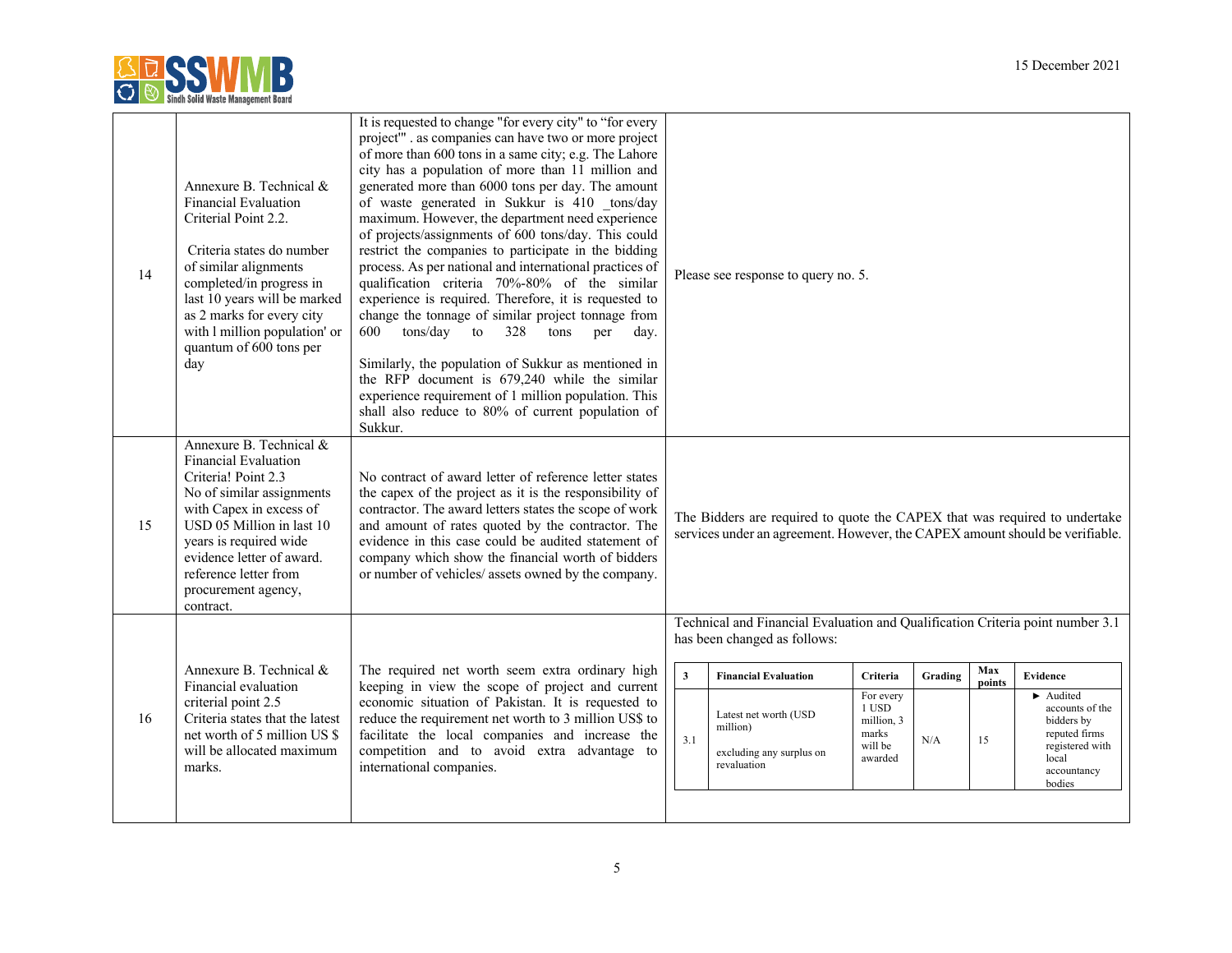

| 17 | Annexure G<br>-Specific Tonnage & Kms                                       | Tonnage mentioned in annexure G is basis of<br>payment to the contractor. However, this tonnage is<br>calculated on higher side per capita per day waste<br>generation rate. In case this tonnage is not available<br>after the initiation of project, what guarantee can<br>department give to contractor. It is requested that<br>waste amount guarantee be added in the responsibility<br>of client and minimum tonnage guarantee be added in<br>case stated amount of tonnage is not provided by the<br>client.                                                                                                                                                                                                                                                                                                                                                                                                                                                                                                                                                                                                                                                                                                                                                                             | Not agreed.                                                                                                                                                                                                                                                                                                                                                                                                                                                                                                                                                                                                          |
|----|-----------------------------------------------------------------------------|-------------------------------------------------------------------------------------------------------------------------------------------------------------------------------------------------------------------------------------------------------------------------------------------------------------------------------------------------------------------------------------------------------------------------------------------------------------------------------------------------------------------------------------------------------------------------------------------------------------------------------------------------------------------------------------------------------------------------------------------------------------------------------------------------------------------------------------------------------------------------------------------------------------------------------------------------------------------------------------------------------------------------------------------------------------------------------------------------------------------------------------------------------------------------------------------------------------------------------------------------------------------------------------------------|----------------------------------------------------------------------------------------------------------------------------------------------------------------------------------------------------------------------------------------------------------------------------------------------------------------------------------------------------------------------------------------------------------------------------------------------------------------------------------------------------------------------------------------------------------------------------------------------------------------------|
| 18 | Annexure H milestone,<br>timelines, KPI's and<br>penalties/liquated damages | Provision of 60% new equipment and machinery in<br>45 days is difficult in current market scenario. This<br>penalty shall be relaxed or utilization of used<br>machinery already available with the company could<br>be allowed until the delivery of new machinery.<br>Penalty CAP shall be defined as no penalty cap will<br>increase the risk of contractor which increases the risk<br>of contractor which increases the cost of the project.                                                                                                                                                                                                                                                                                                                                                                                                                                                                                                                                                                                                                                                                                                                                                                                                                                               | Not agreed.                                                                                                                                                                                                                                                                                                                                                                                                                                                                                                                                                                                                          |
| 19 | Annexure D Company<br>Obligations                                           | In the proposed model for Waste collection in urban<br>residential (reference 2.3 figure 11) areas stated that<br>the waste will be collected through handcart then it is<br>transferred to mini tipper then it is transferred to<br>compactor then it is transferred to GTS then to landfill<br>site. This long process could be shortened if person<br>collecting the waste through hand cart put it in<br>container which is collected and transported by<br>compactor to the landfill site.<br>The contractor shall be allowed to change the<br>operational plan and machinery as per their own<br>understanding and experience to collect and transport<br>410 tons of solid waste from Sukkur?<br>The distance to landfill side from zone A,B and C is<br>less than 20 km so transfer station may not be required<br>in these zones<br>The revenue generation plan in Sukkur and Rohri<br>through selling of recyclables is required from the<br>contractor. However, the selling of recyclables<br>required segregation and sorting first through<br>establishment of waste sorting facility. The waste<br>sorting facility is not included in the overall scope and<br>neither in Annexure D construction activities section.<br>This clause may be clarifies that how the client wants | The Bidders are required to propose their initial plans for operations based on<br>their assessment of the project. Values in Annexure D w.r.t equipment numbers<br>or staff numbers may not be construed by the Bidders as requirement of the<br>Employer and should not be used while assessing their Operational Plan.<br>Revenue collection is not a requirement of the RFP and hence Bidders are not<br>required to assess any sort of revenue from the project in their Bid.<br>Office space will be provided by the Employer at area designated as Yards and/or<br>other place as identified by the Employer. |